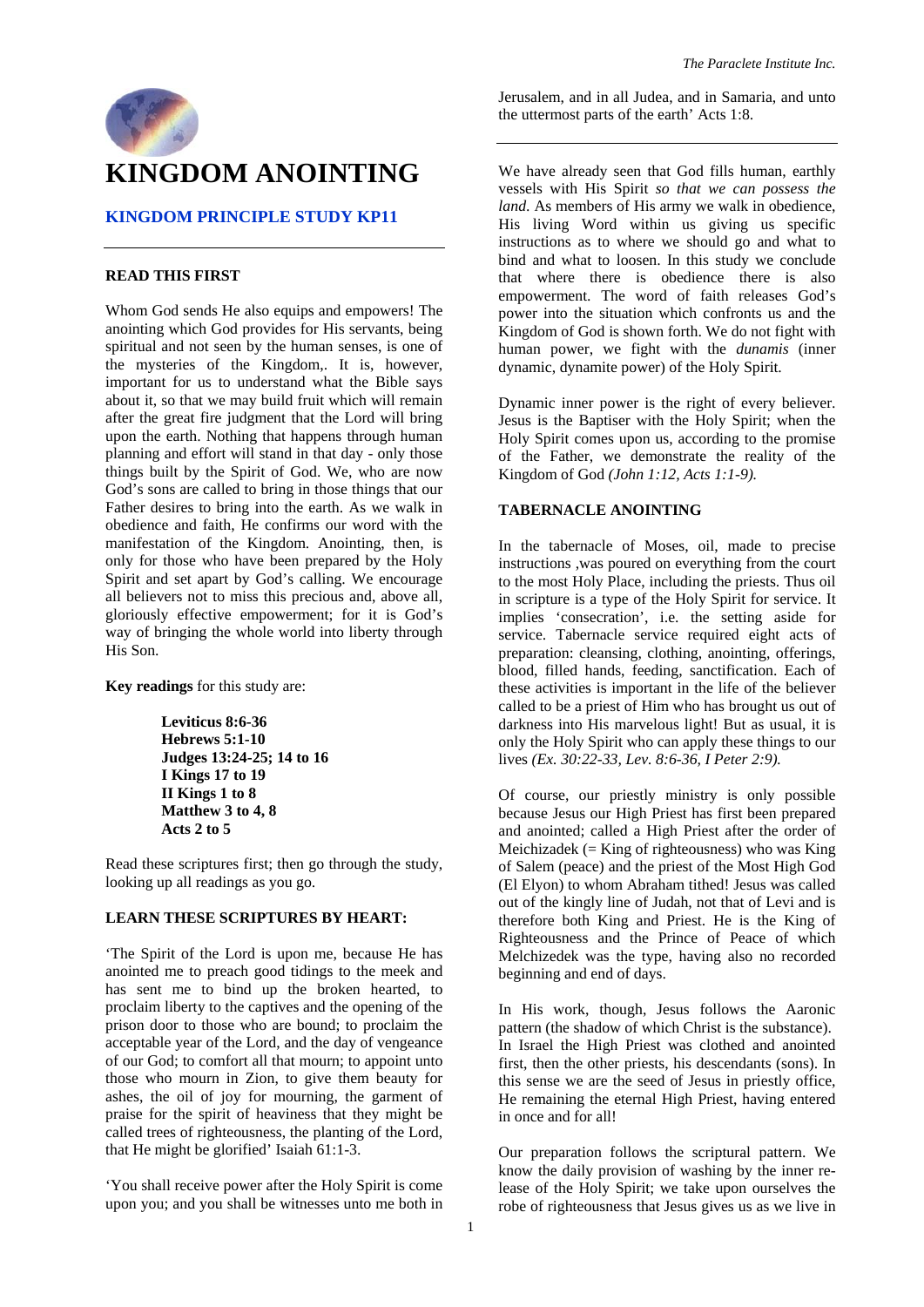union with Him, learning to walk in His righteousness (thoughts) and not in our own righteousness (thoughts). How vital that is! We rest in the fact that Jesus has once an offering made of Himself, without spot, which totally satisfies God's Law forever; we remind ourselves of this great provision as often as we break bread and drink the cup, so that our conscience is purged from dead works. We enter into the knowledge of God's provision - atonement and redemption (propitiation and reconciliation) and cease trying to earn our place in heaven. We walk in the light as He is in the light... and the blood of Jesus goes on cleansing us from all sin - past and future! What a joy it is to feed on Jesus our Passover and to separate ourselves from the things of this world. *(Heb. 4:14-16, Heb. 5:1-10, Heb.6:13-20, Heb. 7 to 9, Heb. 10:1-18, Gen. 14:17-20, Ps. 110:4, Rev. 1:6,5:10, Zech. 6:12-13, John 1:1, Heb. 8:1-6, Heb. 9:1-28, John 6:30-35,47-58 Lev. 8:7-12, Lev. 8:13- 20, Is. 53:10-12, Titus 3:5-6, John 3:5, Gen. 3:21, I John 1:7, Matt. 22:11-14, Heb. 9:14-15, Lev. 16:1- 34, Rom. 3:21-28, I John 1:7, Ex. 29:31-37, 1 Cor. 5:7-8).* 

Having all of this established in us we begin to know also the anointing from on high, already given to us but not walked in until the preparation is accomplished in us.

#### **OLD TESTAMENT TYPES OF ANOINTING**

**SAMSON**: The story of Samson is well known but little understood! Here is an excellent example for us of the dependency of anointing on continual separation. Samson was called of God to separation (a Nazarite) for powerful service (deliverance of Israel from Philistia). Christians differ on their view on the advisability of drinking wine or other strong drink, as they do on the eating of 'unclean' foods. In the case of wine, apart from the call on the Nazarite and the Rechabites, there is the command to the priests to drink no wine or strong drink while ministering - so as to show that there is such a thing as a right and wrong way of doing things! My view is that the anointed believer should always be ready to serve, so abstinence from alcohol or any other inebriating drug is a normal part of sanctification. Such a position does not harm anybody else whereas indulgence can be a stumbling block to weaker brethren. We bring the Nazarite position on food into the New Covenant with the words of the apostles: 'abstain from things polluted by being offered to idols, from fornication, things strangled and drinking of blood' but we lay no other thing on you! The hair of the Nazarite seems to be a condition of public declaration (foolishness) just as nakedness was to Isaiah and tongue-tiedness was to Ezekiel. New Testament believers know no such rules, being set free from the Law of sin and death; but the Holy Spirit will at times cause believers to appear foolish amongst friends and foes as He separates them for service (e.g. Reece Howells had to abstain from wearing a hat!). Of course the whole Gospel is foolishness to those whose eyes are not

open to spiritual things - the very beliefs of the believer make him foolish in the eyes of the world. But we are not ashamed of it because it is God's power to save us.

Nowhere does the account of Samson give any indication of him having unusual human stature or strength. All of the accounts of his supernatural activity are attributed to the Spirit of the Lord moving on him at times! Samson showed moral weakness and Delilah brought him down; anointing is no guarantee that we are free from temptation. Those with anointing should be especially on their guard-for it is those that endure to the end who will be saved *(Judges 13:2-7, Num. 6:1-21, Lev. 11, Jer. 35:1-19, Lev. 10:8-10, Acts 15:19-20, 28-29, Rom. 1-1:1-23, Rom. 15:1-3, I Cor. 8.·1-13, I Cor. 6:9-20, I Cor. 7:1- 9, Is. 20:1-6, Ez. 3:2-1-27, Ez.4:4-8, I Cor. 1:18-20, Rom. 1:/5-17, Judges 13:2-1-25, .Iud. 1-1 to 16).* 

#### **ELIJAH AND ELISHA**

Elijah was a man with the same passions as we have but when he prayed (knowing God's will) that it might not rain - it did not rain for over 3years; then he prayed again and the heaven gave rain. This Tishbite that caused Kings to tremble walked in obedience in response to the word of the Lord. He experienced miracles of provision, he raised the dead, he challenged and destroyed God's enemies, yet he fled from one woman (but God encouraged Him). He called down fire from heaven and delivered God's message, he went by a whirlwind to heaven and stood on the mountain with Jesus when He was transfigured. The last word from God to Israel prior to the coming of Jesus was the promise of the return of Elijah. The Jews still look for his physical return but scripture reveals that the prophecy is for the return of the spirit and power of Elijah. John the Baptiser was prophesied to move in that spirit to prepare a way for the Lord. Jesus confirmed this but John was not the man Elijah just as he was not the Christ. Many thought Jesus to be Elijah but Peter knew better: 'You are the Christ'.

The power seen in Elijah is seen doubly in his disciple Elisha because he had a double portion of the spirit! He was called of God. He received his anointing by revelation of God's appointment, by separating himself totally from his old life, and following Elijah; pressing in, despite Elijah's discouragement, with all his heart, soul and strength to receive the prize.

He received it by God's grace (he saw Elijah go) and by faith ('where is the spirit of Elijah?'). He repeated the works of Elijah - reproving Kings, raising the dead - the double anointing performing some of the most amazing miracles in scripture. In these his anointing looked forward to the Anointed One, Jesus. He knew the plans of Kings when they whispered them in their own bedroom, he smote whole armies with a word but showed mercy to them in their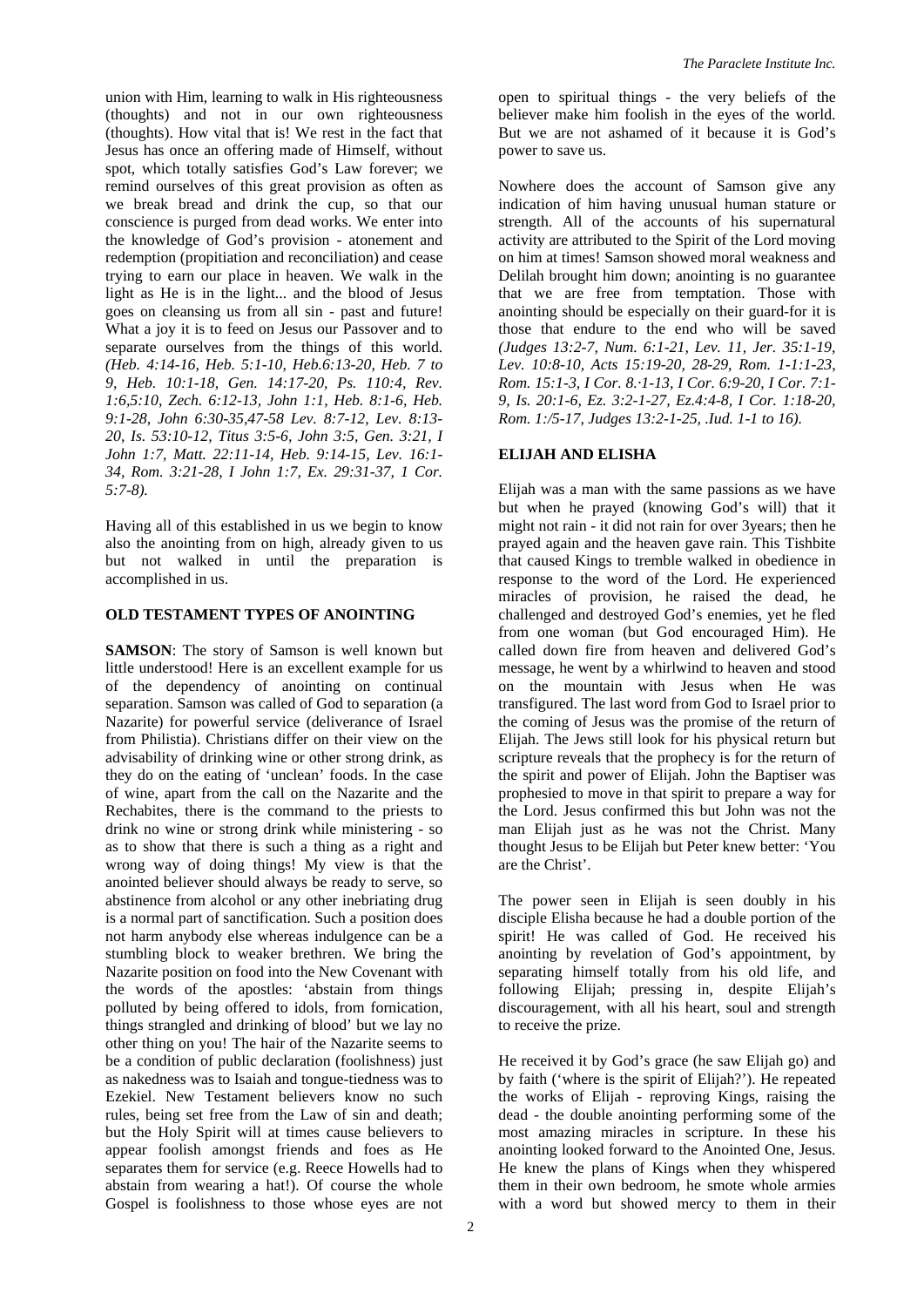weakness, 'heaping coals of fire on their head' (i.e. sharing the coals of his fire with them). He died of a sickness, proving his mortality, but even in his death the anointing on his bones was sufficient to raise the dead! What an extraordinary revelation of the Kingdom of God in the midst of Israel's darkness at the time of the Kings! *(Matt. 10:22, Matt. 24:13, Mark 13:13, James 5:17-18, I Kings 17 to II Kings, I Kings 17:8-10, I Kings 17:11-16, I Kings 17:17-24, I Kings 18:17-40, I Kings 19:1-18, II Kings 1:5-12, II Kings 2:1-11, Matt. 17:3, Mal. 4:5-6, Luke 1:17, John 1:19-20, Matt. 11:7-15, Luke 9:7-9, Matt. 16:14, Luke 9:19-20,1 Kings 19:16, I Kings 19:19-21, II Kings 2:2-11, Matt. 13: 44-46, II Kings 2:12-14, II Kings 4:18-37, II Kings 3:9-15, 11 Kings 4:1-17, II Kings 6:1-7, II Kings 4:38, II Kings 5:1-14, II Kings 6:8-23, Rom. 12:20-21, II Kings 13:14-21).* 

**EZEKIEL**: All of the prophets were called and anointed for service by the sovereign activity of the Holy Spirit. We will refer to the call of Ezekiel here as it is a little more explicit. Like Isaiah, he saw and was overwhelmed by the revelation of God's majesty. As one dead he was called to stand but he stood only by the power of the Spirit coming into him. He was sent to speak God's words, first filling his bowels with the scriptures. He was obliged to operate against his natural feelings; the hand of the Lord was strong upon him. He was charged with fearful duties and responsibilities. He walked by the Spirit and was constrained to be obedient. He saw God's plans as they have stood throughout eternity and revealed them for our benefit. In particular he shared with us, in glorious images, the promises of the rewards of relationship with the Prince of Peace, even Jesus our Liberator, to those who are faithful *(Is.6:1-10, Jer.1:10, II Chron. 16:9, Ez.1 to 3, Ez.2:1-2, Ez.2:3, 7-10, Ez.3:1-11, Ez.3:12-14, Ez.3:15-21, Ez..3:22-27, Ez. 40 to 48).* 

# **JESUS THE ANOINTED ONE (CHRIST, MESSIAH)**

Combine all other revelations of the anointing that you have so far from the Old Testament examples and you will begin to understand something of this man Jesus who believers call the Christ (Greek  $=$  'the anointed One'). The specific anointing for Jesus' earthly ministry is declared by His reading of the statement by Isaiah. NB: Jesus declared only **half of the prophecy** to be His anointing for **pre cross** ministry. The second half deals with encouragement of the sainst and tower building - **post cross** anointing. How beautifully Jesus confined Himself within these principles *(Luke 4:16-22, Is. 61:1-3, John 12:-17).* 

Jesus came into the world having been conceived by the Holy Spirit in a virgin's womb. He was the eternal Logos in human flesh yet the Kingdom was not seen through Him until he was fully grown (30 years). Then His Father said to Him" 'Go and be baptised by John in Jordan'. John said, "I need to be baptised by

you'. Jesus said, 'Let's not worry about who you are and who I am, let's just do what the Father says'. And, lo, the heavens were opened and the Holy Spirit came upon Him. And God the Father declared His pleasure at Jesus' obedience: 'This is my much loved Son'! *(Luke 1:36-37, Matt. 3:1-17).* 

From that time onwards Jesus' whole life was ablaze with the showing forth of the Kingdom of God. Led by the Holy Spirit (the voice of His Father) He:

- Fasted forty days and nights (try it without the power of God upon you and see how you get on!)
- Resisted and overcame the devil's temptation to win Him to his cause.
- Preached repentance now that the Kingdom of Heaven was at hand.
- Called and trained disciples.
- Healed every type of disease and sickness.
- Declared the principles of the Kingdom.
- Showed His authority and obedience thereby declaring Himself to be the Son of God.
- Commanded the wind and the sea to be still.
- Cast out demons.
- Declared Himself the creator by countless creative miracles: feeding five thousand and four thousand with a few fish and a few loaves of bread, opening blind eyes, raising the dead, walking on water, turning water into wine.
- He was transfigured and shown in all His glory, the glory of the only begotten Son of the Father.
- He laid foundations for the church by commandment and example.
- He offered Himself for the sin of the whole world, was dead and buried but rose again, having by Himself purged our sin and separated it from us!!!

These and countless other things Jesus did in the space of three short years! He was anointed by the Spirit for this purpose - His actions declaring Him God's Prophet, Priest and King; the fulfillment of all the promises of God in scripture *(Matt. 4:1-2, Matt. 4:3-11, Matt. 4: 17, Matt. 4: 18-22, Matt. 4:23-2-1, Matt. 5 to 7, Matt. 8:5-13, Matt. 8:23-27, Matt. 8:28- 34, Matt. 14:15-21, Matt. 15:32-38, Matt. 14:22-33, Matt. 20:2-34, John 2:1-11, John 1:1-44, John 9:1-7, John 13:34-35, John 13:2-16, John 20:30-31, Deut. 18:15-19, Luke 24:13-27, Acts 18:27-28).* 

## **THE BELIEVERS**

'The things that I do you shall do also and greater works...' What are these greater works? Jesus was referring to two principles: (1) the double portion principle as given through Elisha and (2) the increased ministry now that Christ is raised from the dead and sits at the right hand of the Father. The anointing upon the believers is the same anointing that was upon Jesus. We have the same calling, i.e. to destroy the works of the devil and to build the church and prepare her as a bride for her Royal Bridegroom.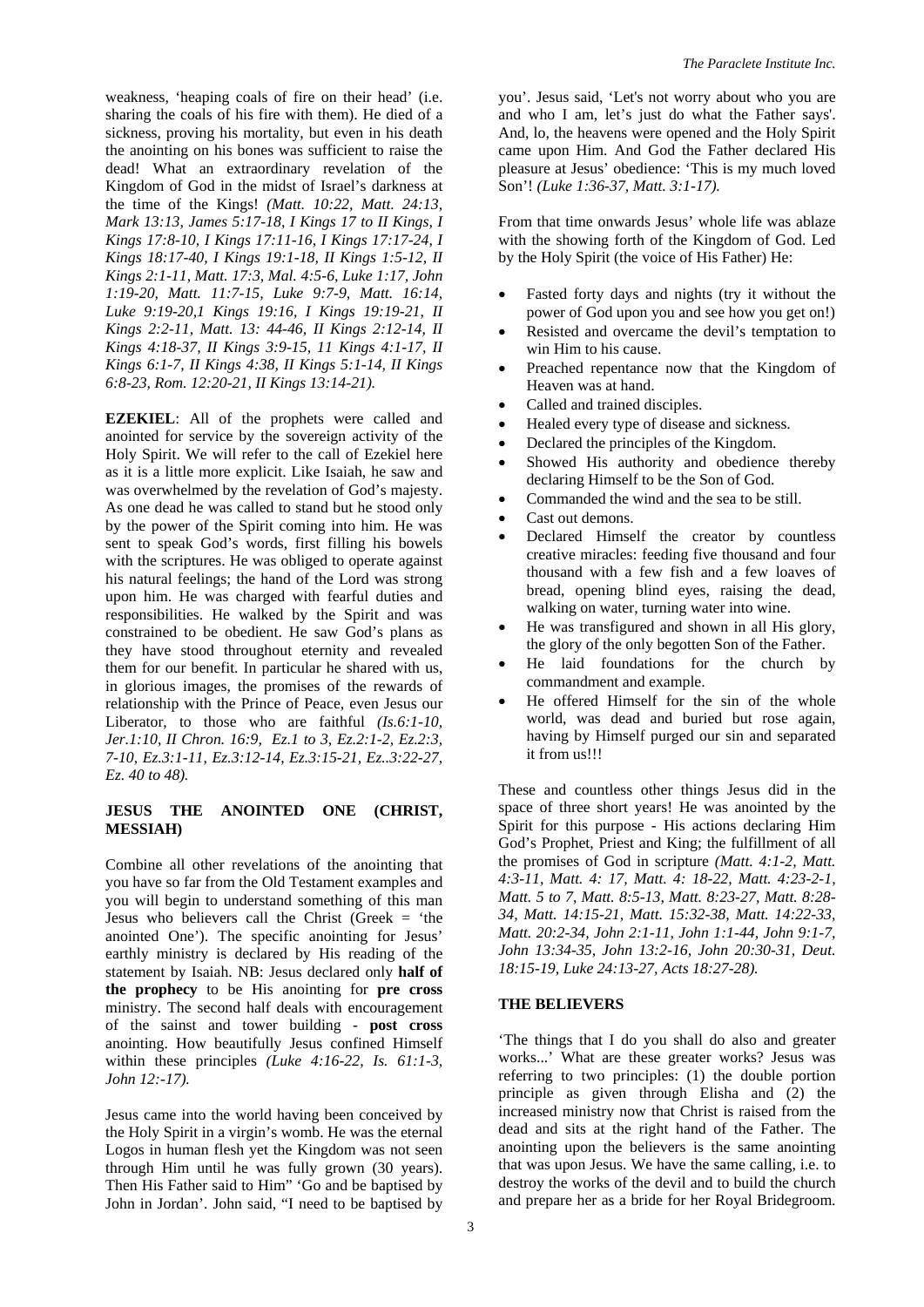The difference is that the church is not just called to preach 'the acceptable year' but also the 'day of vengeance of our God'. Not just healing and liberty but 'beauty for ashes, the oil of joy for mourning, the garment of praise for the spirit of heaviness... that He might be glorified'! *(John 14:12, Is. 61:2-3, Rev. 21 to 22, Is. 61:2, 1s. 61:3).*

The real work of the church is anointed work. It is not accomplished by human effort but by believers walking in obedience and faith (the sons of God); hearing what our Father says and doing it! Whether we are in the home fellowship group or in a mountain village in Tibet only anointed activity produces fruit that remains. Another thing to remember is that God only anoints His own program, he does not anoint our program when it is not in line with His will. Another way of saying it is that He does not anoint us - He anoints the 'Jesus' in us. Remember also that the anointing is not a sign of our personal worthiness. Many with powerful anointing have, like Samson, 'gone down the drain' as they allowed temptation to pull them away from God's direction in their life. They fall to 'the gold, the girls or the glory' (lusts and the pride of life). We need to be careful - the enemy puts in a special effort to distract God's anointed ones! *(Ps.127: 1-2, Rom. 8:14, John 15:16, 1 John 2:16, Peter 5:8-9).* 

As we have seen in these studies, anointing is primarily to prepare us for the battlefield and the coming Kingdom but we are also called to BE witnesses. Like Jesus, the life in us is to be the light of the world for those who still sit in darkness and the shadow of death. This witness was first in Jerusalem, then in Judea, then Samaria, then the uttermost parts of the earth. Mighty things were done by the apostles by faith in the name of Jesus - the faith which is by Him. The whole church was empowered to speak the word with boldness even when they were scattered abroad by persecution. Philip, Peter and John went to Samaria with great effect. Peter also was the first to speak to the Gentiles (how he resisted the idea!) although God chose an unlikely vessel, Saul, to be the main frontline man for that ministry. Being called, they were also led by the Holy Spirit - the Lord confirming by signs and wonders that truly the Kingdom had come amongst them. In two years (!!!) all those in Asia Minor heard the word of the Lord Jesus both Jews and Greeks! How important it was for Jesus to go away and for the Comforter to come! *(Matt. 4:12-16, Acts 1:8, Acts 2:1-21, Acts 3:1-26, Acts 3:16, Acts 5:12-16, Acts 4:31, Acts 8:-4-17, Acts 10:1-48, Acts 13:1-5, Acts 16:6-10, Acts 14:8-10, Acts 19:11-12, Acts 19:8-10, John 16:7).* 

In our day, God is preparing His sons in the battle towers and sending them out in the power of His anointing, to their Jerusalem (home fellowship), Judea (home district), Samaria (neighbouring districts) and the uttermost parts of the earth. A local fellowship which does not have this vision does NOT have a Jesus' vision!

If we labour in the anointing our burden is light. The anointing does the work for us. Jesus compared it with being in a yoke with Him. Most of the time we are 'learning of Him' so that we become like Him. As we continue in union with Him we are also a blessing to others. Praise His name! *(Matt. 11:28-30).* 

If we labour in our own strength our burden is heavy! The Kingdom life is not without its challenges but it does not rest in hard work such as ordained for Adam, nor in keeping Law as if we are come again to Mt. Sinai. No, we are come to Mt. Zion, the city of the living God! *(II Cor. 11:23-28, Heb. 12: 18-24).* 

What we do here, as we labour to build on the foundation that Jesus has laid for us, shall be revealed in the great fire judgment. Only those things that the Holy Spirit has built through our obedience will pass through that fire! So let us cease from human effort! *(I Cor. 3:9-23, II Peter3:7, 10).*

#### **ANOINTING FOR DISCIPLING**

Finally, we need to explore a little closer the relationship of the anointing to discipling others. The building of the battle tower should proceed as follows:

God sends apostles (missionaries), perhaps with other assisting ministries (prophets, helps, administrators), to a new area. God does not send inexperienced people unless there is at least one experienced in His ways and principles with them. There must be someone who has seen how God builds and can recognise what He is doing in the new situation - this is the 'teaching elder'! It is this elder's job to encourage, teach and exhort those who God adds (+), until the tower is built. If the elder is wise he will listen carefully to the prophets the Lord has given him and greatly value the other help that the Lord has sent along! First will come the preaching of the good news that there is deliverance and forgiveness available to all through the powerful activity of Jesus on the cross. Those whom God has already prepared are found to repent - turn from their old life to accept the new life that God offers through His Spirit. They take hold of their forgiveness of sin past and future as they receive the Spirit in the inner man. Being baptised both in the 'sea and the cloud', they begin to learn the lessons of the wilderness in the court of the congregation as the Holy Spirit teaches them day by day - praise, supernatural healing, spiritual food and drink, and power over the devil in the authority of Jesus. From there they learn how to allow the Holy Spirit to wash them and how to receive God's anointing - there is instruction by the Holy Spirit for priestly duty, God dealing with our fleshly concepts until the whole community who have been one in Spirit (baptised into one body) become one in heart and mind to seek and serve the Lord. Then comes the general anointing!!!! *(Acts 2:47, Acts 2:38-39, I Cor. 10:1-2, Ex. 15:1-27, Ex. 16:1-22, Ex. 17:1-16, John 15:3, I Cor. 12:13. Eph. 4:1-6, II Chron. 15:12-15, Ps. 133).*